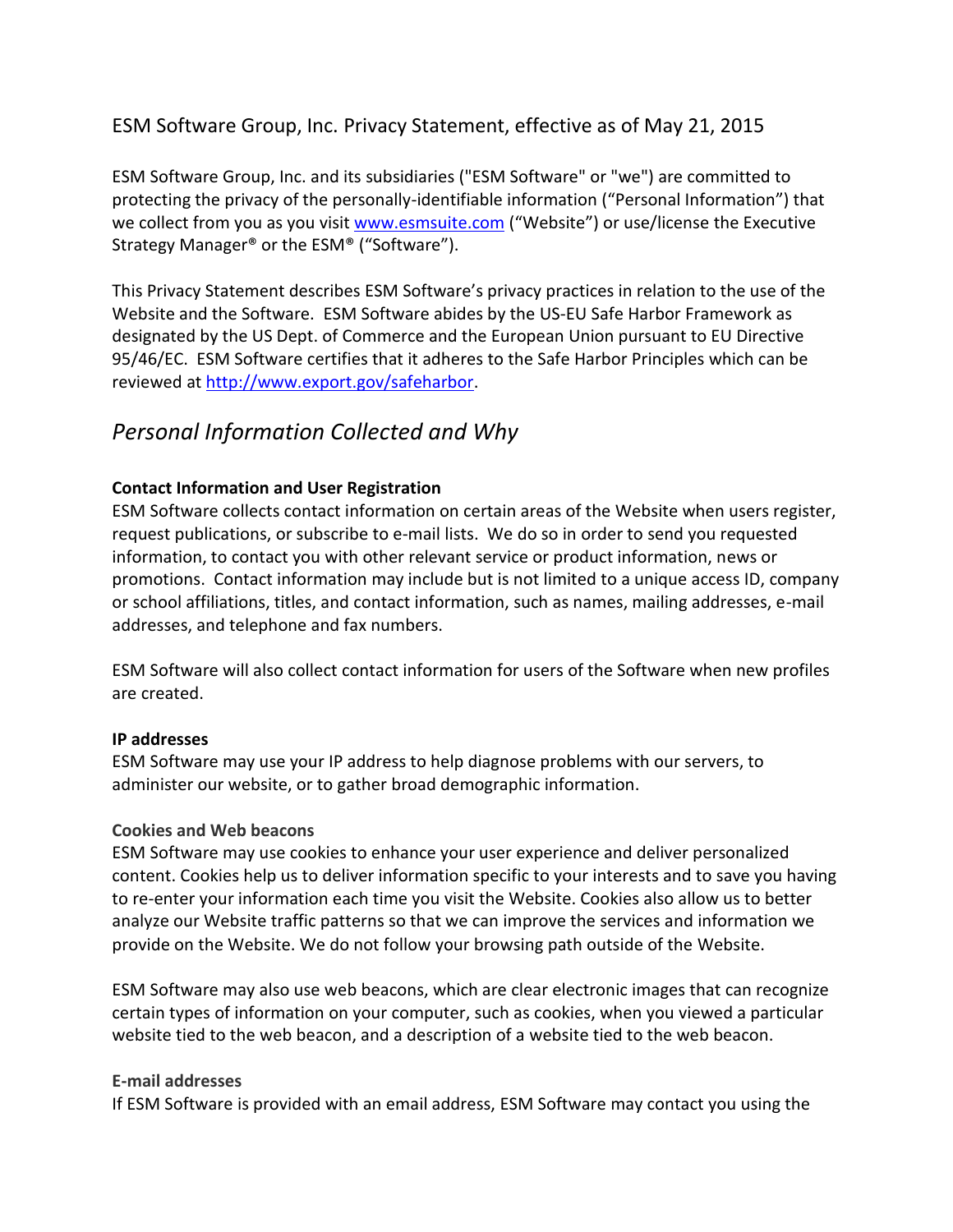same. ESM Software will not share your e-mail address with others outside ESM Software and our trusted partners.

You may choose not to receive e-mails at any time. For more details, see the Opt-out section below.

#### **Demographic and user profile data**

ESM Software may use demographic or user profile data we collect to tailor your Website experience, showcase content that we think may interest you, and display information that matches your preferences. This data also gives us an insight into your needs and interests.

### **Software**

Typical data included in ESM reflects strategic elements such as objectives, measures, initiatives the client is managing to help execute strategy. Detailed fields such as definitions, owners, charts, data tables are usually captured within each element. Personally identifiable information as related to HIPPA is typically not found in ESM.

## *Security*

ESM Software uses robust security measures to protect any personal information from unauthorized access, maintain data accuracy, and help ensure the appropriate use of said information. ESM Software hosts its website in a secure server environment that uses firewalls and other advanced technology to prevent interference or access from outside intruders. ESM Software also offers enhanced security features within its Services that permit Customers to configure security settings to the level they deem necessary.

All information collected via ESM is stored in a separate and secure data storage center. This personal information will be destroyed upon written instruction from a client.

ESM Software clients are responsible for maintaining the security and confidentiality of their ESM Software usernames and passwords.

## *Links to other sites*

The Website contains links to other sites. ESM Software is not responsible for the privacy practices or the content of these sites. Please refer to the policies of the respective site(s) as we encourage you to review and understand the privacy policies before providing any information to them.

## *Third Party Disclosure*

ESM Software shall not intentionally disclose (and shall take commercially reasonable steps to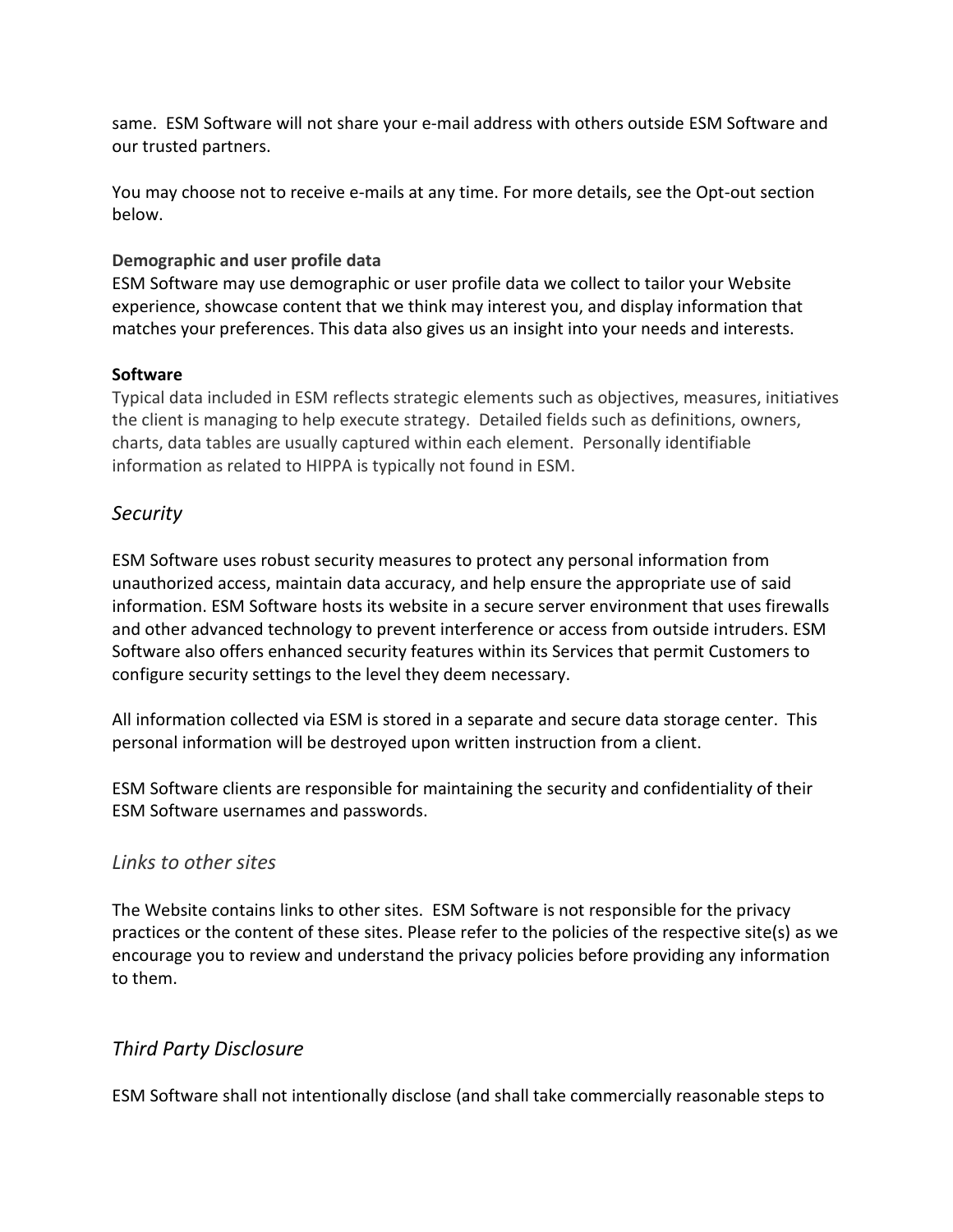prevent the accidental disclosure of) your Personal Information to third parties (i.e., persons or entities that are not affiliates of ESM Software), whether for such third parties' marketing purposes or otherwise, subject only to the following five exceptions:

- 1. ESM Software may disclose your Personal Information to third parties as required or permitted by the laws, rules, and regulations of any nation, state, or other applicable jurisdiction;
- 2. ESM Software may disclose your Personal Information to third parties who deliver information from us to you for the purpose of performing such delivery;
- 3. ESM Software may disclose your Personal Information if, in connection with submitting the information, you consent to such disclosure;
- 4. ESM Software may disclose contact information for you in response to inquiries by bona-fide rights owners in connection with allegations of infringement of copyright or other proprietary rights arising from information you have posted on the website or otherwise provided to ESM Software;
- 5. If ESM Software and/or any of its affiliates merges with or sells substantially all of its assets or a majority of its equity to a third party, information collected by ESM Software or such affiliates on the Website may be disclosed to and owned by the merged entity or third party.

# *International Transfer of Information*

Personally-identifiable information collected on the website may be transferred from time to time to ESM Software offices located throughout the world, including offices located outside the European Economic Area (EEA), and the Site may be viewed and hosted anywhere in the world, including countries (such as the United States) that may not have laws regulating the use and transfer of personally-identifiable data. By using the Site and submitting such information on it, you voluntarily consent to such transborder transfer and hosting of such information.

# *Opt-Out*

You may opt-out of receiving communications from ESM Software at any time that you wish. If you wish to be removed from the Website registration database, you may click the "unsubscribe" link at the bottom of any email, complete the Contact Us form available on the website noting your request to be unsubscribed in the comments field, or e-mail or write to the webmaster at the address below with the request to be "unsubscribed."

## *Questions*

If you have any questions about this privacy statement, the practices of this site, or your dealings with this Web site, feel free to contact:

Kent Smack Managing Director